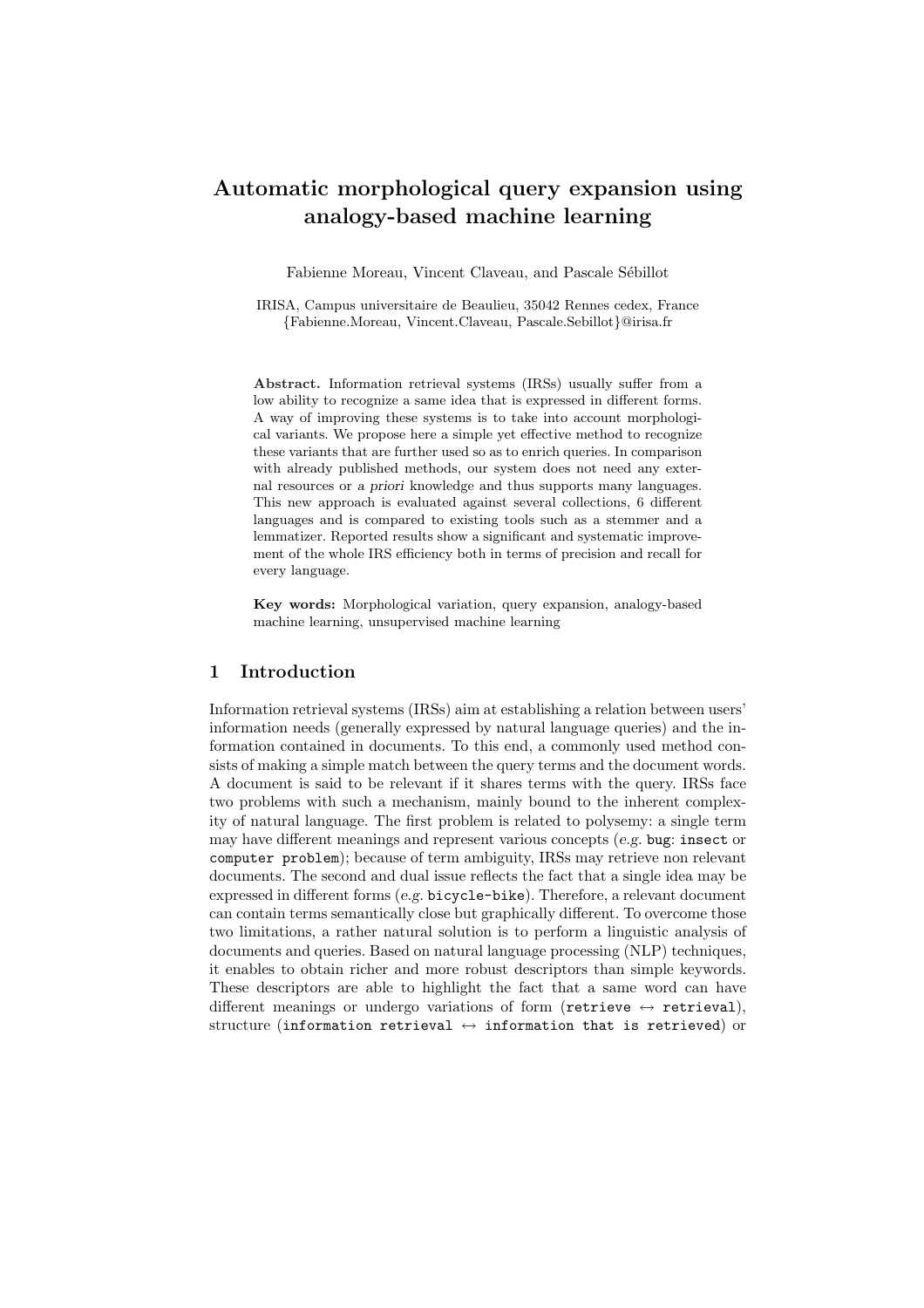meaning (seek  $\leftrightarrow$  search). Among the various types of linguistic analysis that can be applied (i.e. morphological, syntactic or semantic), morphological analysis appears to be one of the most effective ones to improve IRS performances. It leads to recognize that words such as produce, produced, producing, and producer, although graphically different, are actually forms of the same word; in other terms they are morphological variants. Enabling the match of these graphically different but semantically close forms can be consequently relevant in information retrieval (IR).

Morphological variation is a well-known problem in IR and has been exhaustively investigated in the literature (for a state-of-the-art, see [1,2,3,4] for instance). Despite those studies, one main issue remains: the non-portability of the methods proposed for detecting morphological variants: a majority of them are developed for one given language and are based on external knowledge (list of endings, recoding rules, lexicon...); consequently, they cannot be re-used out of their framework of creation. Considering the potential impact of morphological information on the performances of IRSs, it is essential to conceive tools that exceed the limits of existing methods and are adapted to IR data specificities.

Therefore, a simple but effective approach using an unsupervised machine learning technique is proposed in order to detect morphological variants. This method has to fulfill the following requirements: it must not require any external knowledge or resources; it must be entirely automatic; it must be directly applicable to various languages. Our acquisition method is used in IR for query expansion. The goal of our approach is to detect, within a collection of texts, words that are in morphological relations with the terms of a query and to add them to it.

The rest of the paper has the following structure: Section 2 presents some of the approaches existing to take into account morphological variation in IR. Section 3 describes the method developed for the detection of morphological variants and its use in an IRS to extend queries. Section 4 details the experiment results obtained on various collections and discusses them. Finally, Section 5 concludes on the relevance of our method to improve IRS performances.

# 2 Background: morphological variation in IR

There are generally two ways for coping with morphological variation in IR: at indexing time (conflation approach) or at retrieval time (query expansion). In the conflation approach, the various forms of a same word (variants) are reduced to a common form (stem, root or lemma). Thus match between documents and query is done on the basis of this canonical form. In the expansion method, documents and queries are indexed with original word forms; and the terms of a user's query are expanded with their morphological variants at retrieval time (see [5] for instance). One usual technique to handle morphological variation is stemming, which is used to reduce variant word forms to common roots (stems) [1, for instance]. Other approaches choose more sophisticated tools based on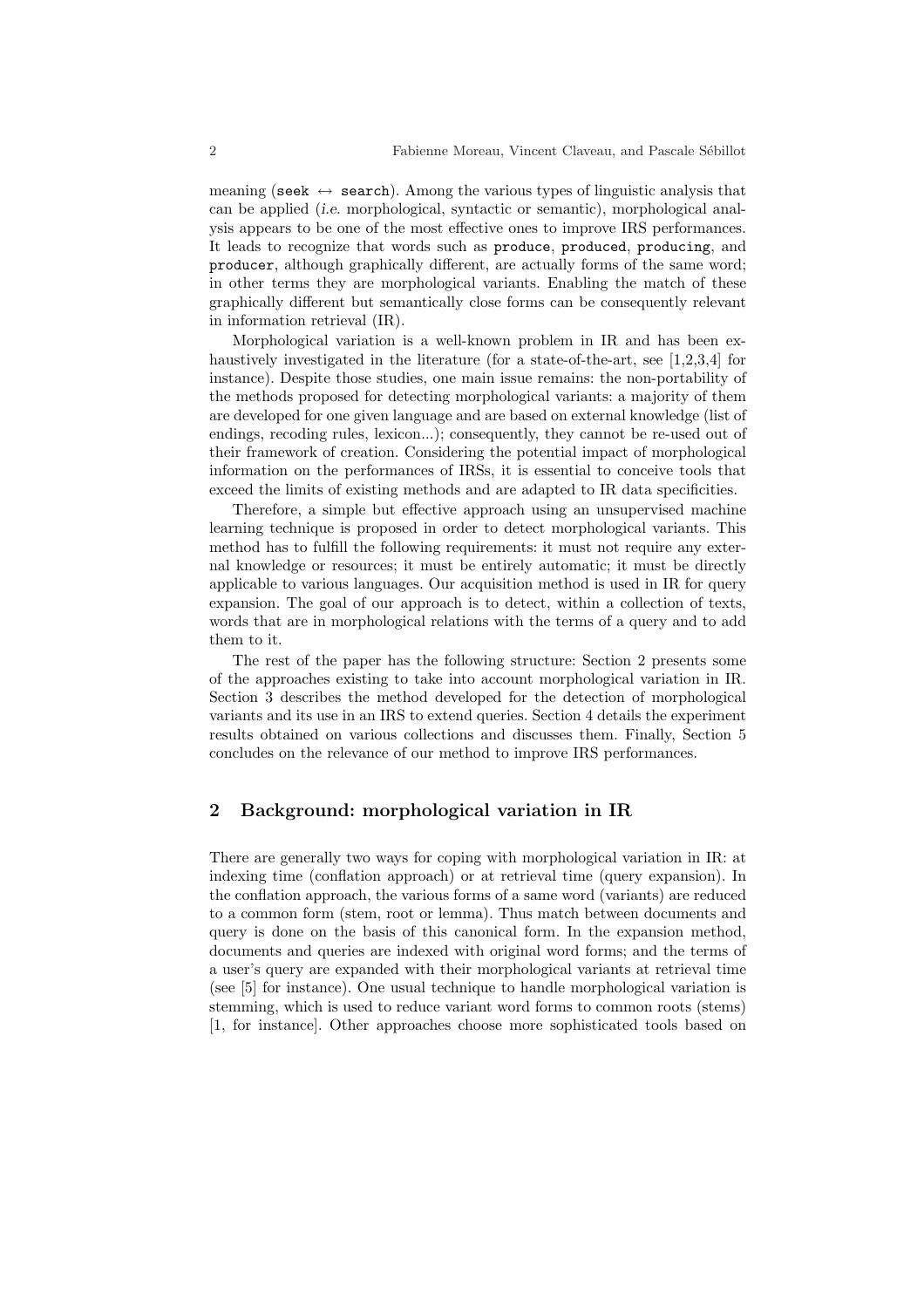linguistic methods, like lemmatizers (inflectional morphology) or derivational analyzers [6,7,8].

The principal limit of the existing tools is that they are, in most cases, based on external resources such as affix lists, morphological rules or dictionaries. Consequently, they can only be applied to one very particular language and present a restricted coverage. Many studies yet suggest to use them in IR [1,3,9, inter alia]; the experiments tend to show the added-value of taking into account morphological variants to improve both recall and precision of systems. However, obtained results depend on numerous factors, like collection language, query length or document type (general or from specialized fields for example). More generally, among those studies, very few are compatible with the three requirements given in introduction as a framework of our work. Some approaches that meet entirely our constraints rely on statistical techniques, which have the advantage of being independent of the language and may be unsupervised. Thus, several word segmentation tools were developed while being mainly based on frequency criteria [10, for instance] or on a N-grams technique [11]. Generally, those statistical methods, although they answer our requirements, show low reliability for the detection of morphological variants [12] and their contributions to IR has not been really proved.

# 3 New automatic acquisition of morphological variants used to extend query in IR

We describe here our method to extract morphological variants from documents. To fulfill the three requirements enumerated in introduction, our approach is based on a rather simple but flexible technique better suited to IR specificities. The principles are the followings: an original technique (cf. Section 3.1) is used to detect every morphologically related word pairs (joined up by a link of morphological variation); since we are looking for query extensions, we use it to locate within the document database all the words that are morphologically related to one of the terms of the query. All the detected words are then added to this query for its expansion. The proposed acquisition method is first explained; then its use within IRSs for query expansion is described in details.

# 3.1 Learning by analogy

Our approach for morphological variant acquisition of query terms is based on a technique initially developed to be used in the field of terminology [13]. Its principle is simple and based on analogy. Analogy can be formally represented as  $A : B = C : D$ , which means "A is to B what C is to D"; *i.e.* the couple A-B is in analogy with the couple C-D. The use of analogy in morphology, which is rather obvious, has already been studied [14]. For example, if we have analogies like connector : connect  $\dot{=}$  editor : edit, and knowing that connector and connect share a morpho-semantic link, we can guess a same link between editor and edit.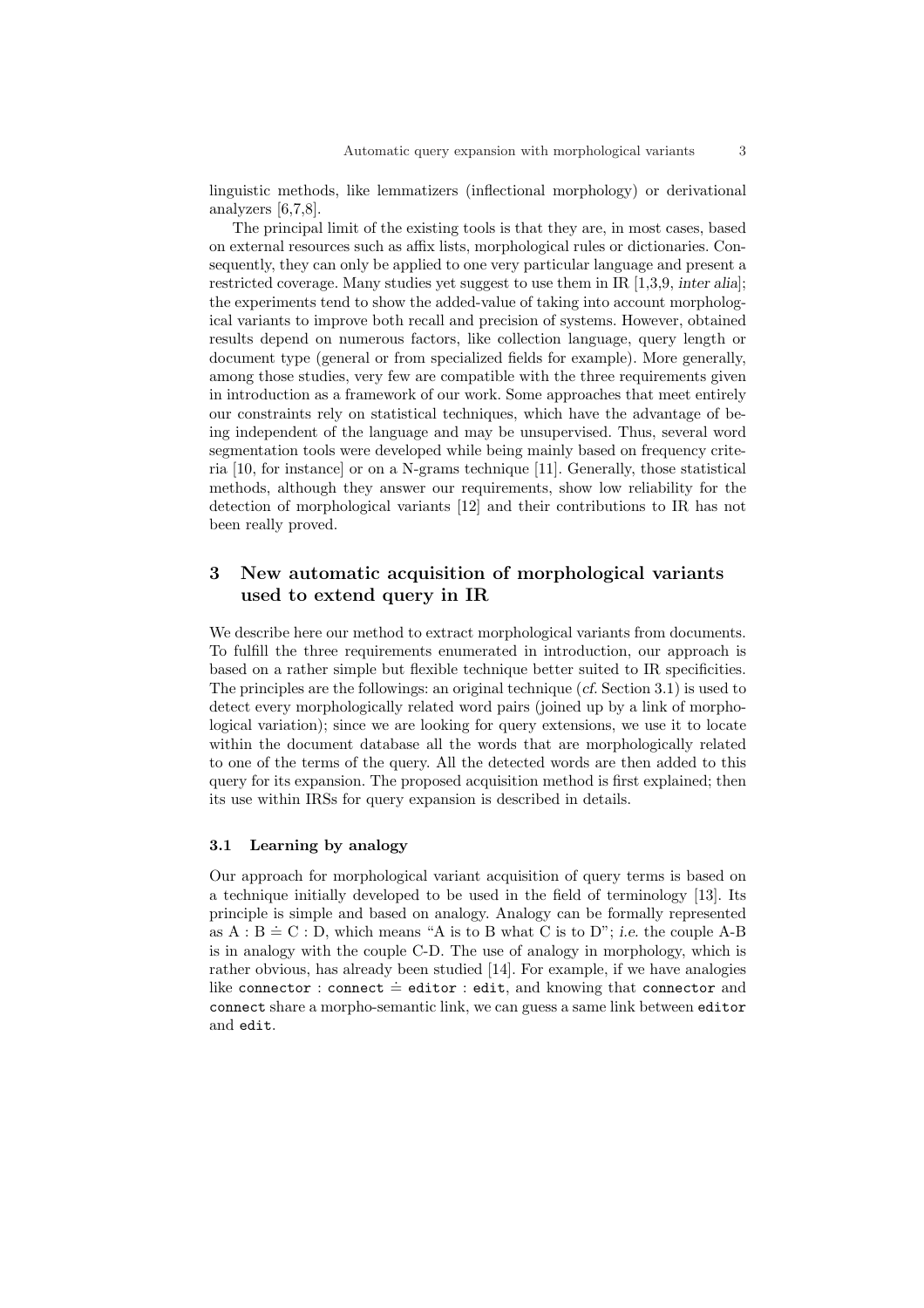The most important feature in learning by analogy is the notion of similarity that is used to determine if two pairs of propositions —in our case, two pairs of words— are analogous. The similarity notion we use, hereafter Sim, is quite simple but well fit to many languages in which inflection and derivation are mainly obtained by prefixation and suffixation. Intuitively, Sim checks that to go from a word  $w_3$  to a word  $w_4$ , the same "path" of deprefixation, prefixation, desuffixation and suffixation is needed as to go from  $w_1$  to  $w_2$ . More formally, let us name  $\text{less}(X, Y)$  the longest common substring shared by two strings X and Y (e.g. lcss(republishing, unpublished) = publish),  $X +_{suf} Y$  (respectively +<sub>pre</sub>) being the concatenation of the suffix (resp. prefix) Y to X, and X  $-$ <sub>suf</sub> Y (respectively  $-\eta_{pre}$ ) being the removal of the suffix (resp. prefix) Y from X. The similarity measure Sim can then be defined as follows:

 $\text{Sim}(w_1-w_2, w_3-w_4) = 1$  if the four following conditions are simultaneously met:  $\overline{a}$ 

 $\left($  $\mathcal{L}$  $w_1 = \text{less}(w_1, w_2) +_{pre} \text{Pre}_1 +_{suf} \text{Suf}_1$ , and  $w_2 = \text{less}(w_1, w_2) +_{pre} \text{Pre}_2 +_{suf} \text{Suf}_2$ , and  $w_3 = \text{less}(w_3, w_4) +_{pre} \text{Pre}_1 +_{suf} \text{Suf}_1$ , and  $w_4 = \text{less}(w_3, w_4) +_{pre} \text{Pre}_2 +_{suf} \text{Suf}_2$ 

 $Sim(w_1-w_2, w_3-w_4) = 0$  otherwise

Pre<sub>i</sub> and Suf<sub>i</sub> are any character strings. If  $Sim(w_1-w_2, w_3-w_4) = 1$ , the analogy  $w_1$ :  $w_2 \doteq w_3$ :  $w_4$  stands, then we can suppose that the morphological relation between  $w_1$  and  $w_2$  is identical to the one between  $w_3$  et  $w_4$ .

Our morphological acquisition process checks if an unknown pair is in analogy with one or several given examples. For instance, we can determine that the couple rediscovering-undiscovered is in analogy with one example-pair republishing-unpublished, since the similarity measure defined as follows:

| $\int w_1 = \text{publish} +_{pre} \text{re} +_{suf} \text{ing}, \text{ and}$ |
|-------------------------------------------------------------------------------|
| $\int w_2 = \text{publish} +_{pre} \text{un} +_{suf} \text{ed}, \text{ and}$  |
| $\int w_3 = \text{discover} +_{pre} \text{re} +_{suf} \text{ing, and}$        |
| $\int w_4 =$ discover $+_{pre}$ un $+_{suf}$ ed                               |

worths 1.

For efficiency reasons during analogy search, rather than the word-pair examples, the prefixation and suffixation operations used in the similarity measure are stored. Thus, the example-couple republishing-unpublished is not stored as such, but retained according to the following rule:

 $w_2 = w_1 - p_{re}$  re  $+_{pre}$  un  $-_{suf}$  ing  $+_{suf}$  ed

To show the analogy republishing : unpublished  $\dot{=}$  rediscovering : undiscovered consists in testing that rediscovering-undiscovered verifies the preceding rule.

As already emphasized in [6], prefixation and suffixation operations considered in our approach enable to take into account partly the light variations of roots as long as they are common enough to be present in one of our examples. More complex variations such the one existing in go-went are of course not supported. Yet it has been already proved that this simple analogy-based tech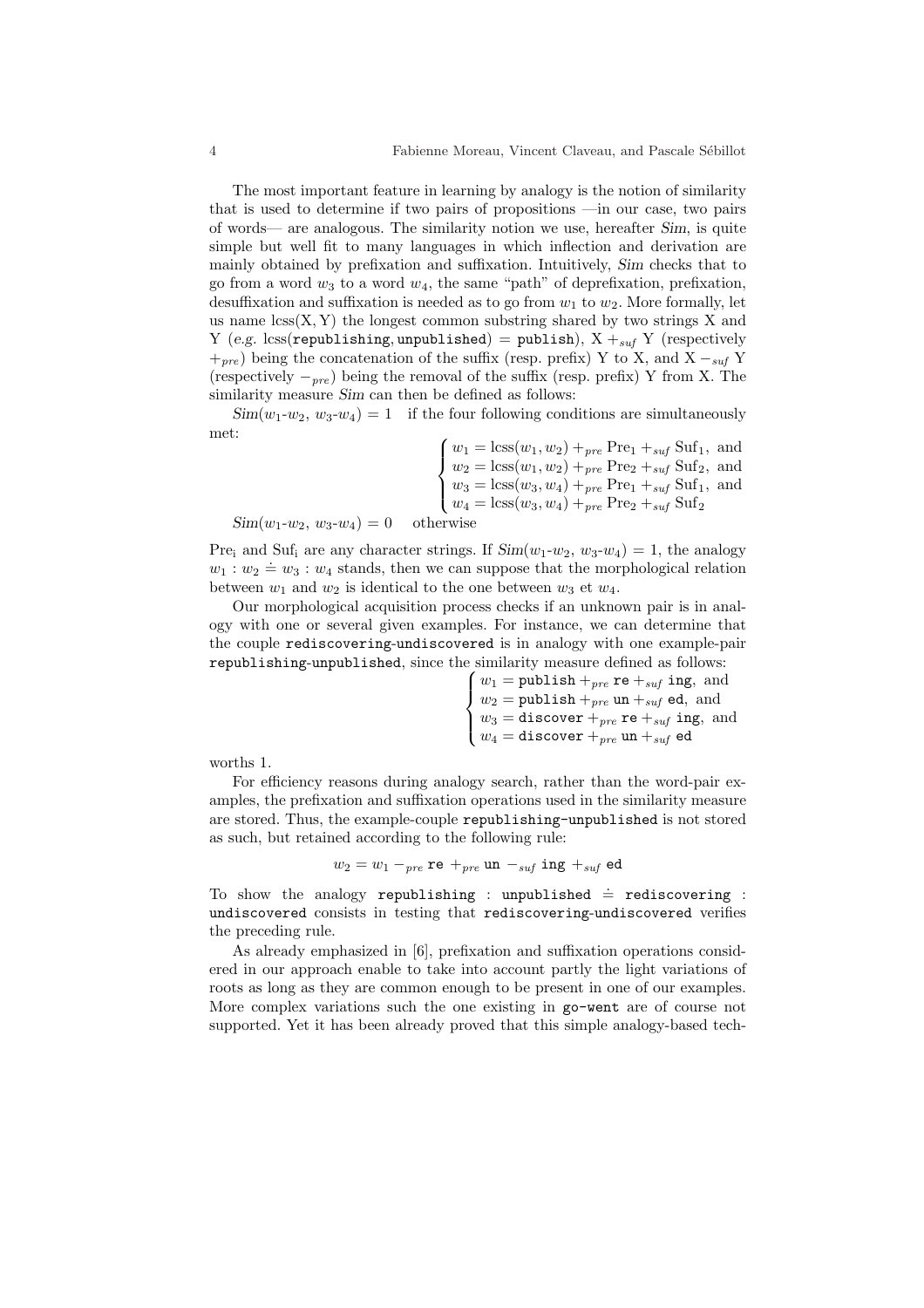nique is able to detect morphological variants using examples of semantically and morphologically related words with a very good coverage and a high degree of accuracy in a context of computational terminology (cf. [13]). It is worth noting that it is moreover possible to identify the semantic link between these variants with excellent rates of success by annotating each rule with a label of semantic relation. Those are not used here: although it was shown that some semantic links are more relevant than others [15], we made the choice to take into account all the kinds of semantic links (synonymy, hyperonymy...) for query expansion.

# 3.2 Use for query expansion

In order to be operational, the previously presented detection method needs examples (i.e. morphologically related word couples). Such a supervised property is not well suited to a use within IR and does not correspond to the fully automatic aspect of the system in our requirements. To solve this problem, we substitute this supervision phase by a rustic technique that allows to constitute a set of word pairs that can be used as examples. This example-pair research proceeds in the following way:

- 1. randomly choose one document in the IRS collection;
- 2. form all the possible word pairs resulting from this document;
- 3. add to the example set couples  $w_1-w_2$  such as  $lcss(w_1,w_2) > l$ ;
- 4. return to step 1.

These steps are repeated until the resulting set of example-couples is large enough; in the experiments described in Section 4, 500 documents were analyzed. Notice that this operation also supposes that derivation and inflection are mainly done by prefixation and suffixation operations.

During this phase, it is necessary to avoid building word pairs that are not valid examples. The correct behavior of our analogy technique relies on it. That is why we have added two constraints. On the one hand, a minimal length of common substring l is fixed at a large enough value (in our experiments,  $l = 7$ letters). Thus, the probability to aggregate two words that do not share any link is reduced. On the other hand, like what was already shown [5], variant search within a same document maximizes the probability that the obtained two words belong to the same domain.

At the end of this step, a set of morphologically related word-pair examples is available; analogy rule learning can be conducted (cf. Section 3.1). It is then possible to check if unknown word pairs are in derivation or inflection relation. In our case, we precisely want to retrieve query term variants. Each query term is thus confronted with each word of the document collection. If a formed pair is in analogy with one of the example-pairs, then the document word is used to enrich the query. In order to speed up treatments, analogy rules are in fact used in a generative way. Words are produced from the query terms according to prefixation and suffixation operations indicated in the morphological rules and are kept only if they appear in the index of the collection's terms. Rule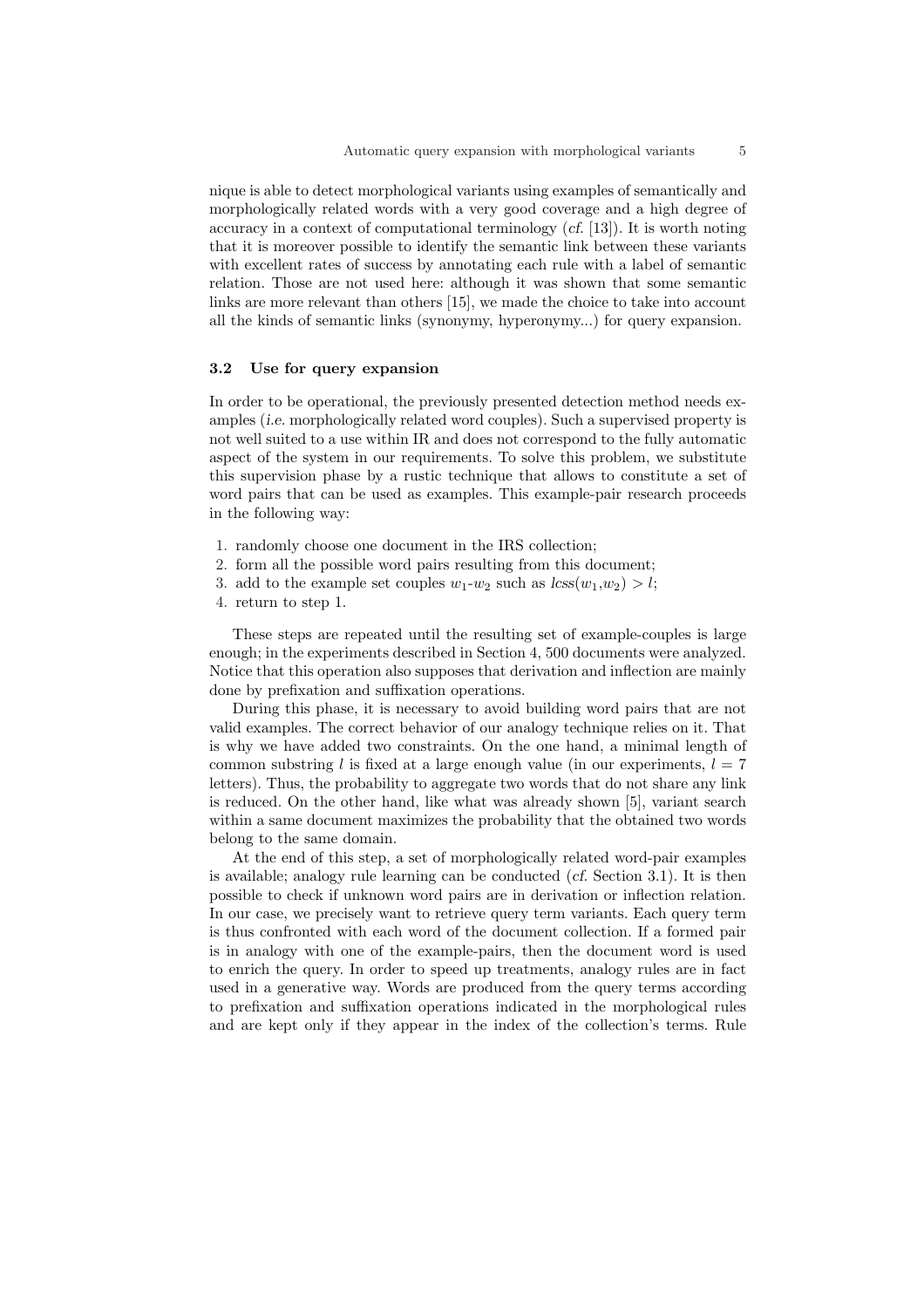learning being made off-line, only the morphological variant search for query terms within the index is made on-line. Search complexity is  $O(n)$  where  $n$  is the number of distinct terms in the collection. In our experiments, it takes some tenths of a second using a Pentium 1.5 GHz (512 MB). For instance, for the original query: Ineffectiveness of U.S. Embargoes or Sanctions, the result of the expansion will be: ineffectiveness ineffective effectiveness effective ineffectively embargoes embargo embargoed embargoing sanctioning sanction sanctioned sanctions sanctionable.

During expansion, only words directly related to query terms are added; the words themselves related to the extensions are not taken into account. This voluntary absence of transitivity aims at avoiding propagating errors, such as reduce  $\rightarrow$  produce  $\rightarrow$  product  $\rightarrow$  productions  $\rightarrow$  production  $\rightarrow$ reproduction... In our experiments, an average of three variants is added to each query term. No manual filtering is performed; thus, some extensions are not relevant. The quality of the extensions is evaluated by measuring their impact on the IRS performances. An intrinsic evaluation, out of the context of use, turns out to be non relevant to estimate their impact.

# 4 Experimental results

This section details the evaluation of our query expansion method. We first present the various document collections that have been used (Section 4.1), and then successively describe different experiments: results obtained from French and English collections (Sections 4.2 and 4.3) are first reviewed; then the impact of the query length (Section 4.4) is analyzed; and finally the portability of our approach on other languages (Section 4.5) is evaluated.

# 4.1 Document collections

Three different document collections are used for our experiments. The evaluation of our method is carried out for English on a subset of the TIPSTER collection used in TREC. More precisely the Wall Street Journal subcollection made up of 175,000 documents and a set of 50 queries (from TREC-3) has been chosen. In order to emulate the usual short-query behavior, only the title field containing few words has been employed.

The evaluation on French is based on the INIST collection, made up of 30 queries and 163,000 documents, which are paper abstracts from various scientific disciplines. The portability of our method is controlled on the ELRA collection, made up of 30 queries and 3,511 documents that are questions/answers of the European Commission, available in French, English, German, Portuguese, Spanish, and Italian. Short queries (title field) are also chosen for these two collections, except in Section 4.4 where the impact of the query length is studied. The IRS used is lemur (http://www.lemurproject.org), implemented with the well-known Okapi-like (BM-25) weighting scheme.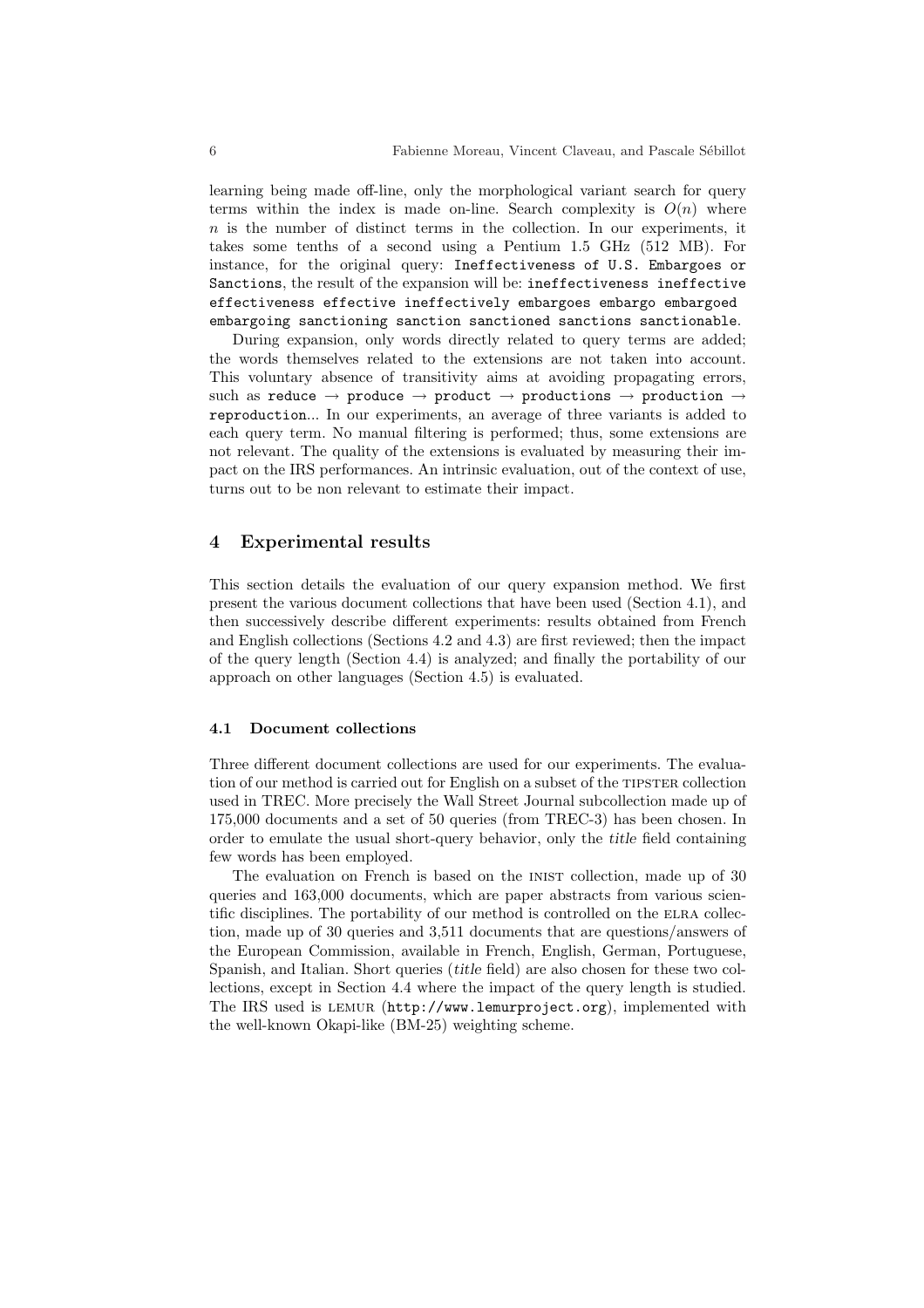#### 4.2 French experiments

The first experiment is performed on the French INIST collection. In order to evaluate the added-value of query expansion with morphological variants detected with our method, results are computed with and without extensions. Standard IR measures are used for evaluation: precision and recall (computed for several threshold values), interpolated average precision (calculated at 11 recall points (IAP)), R-precision and non-interpolated average precision (MAP). For comparison, we also present the results obtained by applying on the same collection three traditional morphological tools: 2 French stemmers based on a set of fixed rules of desuffixation — one developed by Savoy  $[16]$ , the other is an CPAN Perl adaptation of the Porter algorithm for French — and a French lemmatizer — part-of-speech tagger treetagger (http://www.ims.uni-stuttgart.de/ projekte/corplex/TreeTagger).

In contrast with our method, these tools perform by conflation. Results are given in Table 1. Those considered as being not statistically significant (using paired t-test with the condition p-value  $\langle 0.05 \rangle$  are indicated in italic. The average length (number of words, stop-words included) of the queries (|Q|) is also indicated.

|            | Without   | With extension               |                              | Stemming (Savoy) Stemming (Porter) | Lemmatization              |
|------------|-----------|------------------------------|------------------------------|------------------------------------|----------------------------|
|            | extension | $\text{(improvement }\% )$   | $\text{(improvement }\% )$   | $\text{(improvement }\% )$         | $\text{(improvement }\% )$ |
| Q          | 5.46      | 16.03                        | 5.2                          | 5.2                                | 5.17                       |
| <b>MAP</b> | 14.85     | 18.45 $(+24.29\%)$           | $\overline{17.31}$ (+16.63%) | $15.89 (+7.00\%)$                  | $17.82 (+20.07%)$          |
| IAP        | 16.89     | $19.93 (+17.97%)$            | $18.85$ $(+11.57%)$          | $17.69 (+5.92\%)$                  | $19.72 (+16.73%)$          |
| $R-Prec$   | 17.99     | $\overline{21.63}$ (+20.24%) | $19.88 (+10.53%)$            | 18.77 $(+4.34\%)$                  | $19.71 (+9.56%)$           |
| P(10)      | 34.33     | $38.67 (+12.62\%)$           | $36.67 (+6.80\%)$            | $34.33(0\%)$                       | 39.67 $(+15.53%)$          |
| P(20)      | 27.83     | $31.83 (+14.37%)$            | $29.00 (+4.19%)$             | $26.50$ (-4.78%)                   | $31.6 (+13.77%)$           |
| P(50)      | 18.33     | $21.27 (+16.00\%)$           | $20.13~(+9.82\%)$            | 18.33(0%)                          | $20.87 (+13.82)$           |
| P(100)     | 12.23     | 14.80 $(+20.98\%)$           | $15.23 (+24.52%)$            | $13.87 (+13.41\%)$                 | $14.97 (+22.34\%)$         |
| P(500)     | 3.88      | 4.80 $(+23.71\%)$            | $4.55 (+17.18\%)$            | $4.56 (+17.53%)$                   | $4.47 (+15.29\%)$          |
| P(1000)    | 2.21      | $2.68 (+21.30\%)$            | $2.53 (+14.80\%)$            | $2.54 (+15.26\%)$                  | $2.48 (+12.39\%)$          |
| P(5000)    | 0.56      | $0.67 (+20.38\%)$            | $0.63 (+13.47%)$             | $0.62 (+11.81\%)$                  | $0.64 (+15.14\%)$          |
| R(10)      | 8.00      | $8.99 (+12.36\%)$            | $8.45 (+5.64%)$              | $8.19 (+2.38%)$                    | $9.04 (+13.02%)$           |
| R(20)      | 12.33     | $14.50 (+17.59\%)$           | $12.81$ (+3.90%)             | $12.00$ (-2.75%)                   | $13.62 (+10.48\%)$         |
| R(50)      | 19.65     | $24.07 (+22.47%)$            | $20.78 (+5.74\%)$            | $19.71~(+0.31\%)$                  | $21.56 (+9.71%)$           |
| R(100)     | 26.85     | 32.87 $(+22.41\%)$           | $31.32 (+16.64\%)$           | $29.28 (+9.05\%)$                  | $31.58 (+17.59%)$          |
| R(500)     | 43.09     | $53.83 (+24.92\%)$           | $49.31 (+14.43%)$            | $50.16 (+16.42%)$                  | $49.35 (+14.54\%)$         |
| R(1000)    | 48.43     | $59.45 (+22.74%)$            | $55.27 (+14.12\%)$           | $56.94 (+17.57%)$                  | $55.03 (+13.62\%)$         |
| R(5000)    | 59.32     | $72.20 (+21.71\%)$           | $67.22 (+13.31\%)$           | $67.82 (+14.32\%)$                 | $68.20 (+14.96\%)$         |

Table 1. Query expansion performances on the INIST collection

The reported figures show that, for each measure, our query expansion method obtains very good results that are all statistically significant. For most measures, query expansion appears not only more effective than stemming or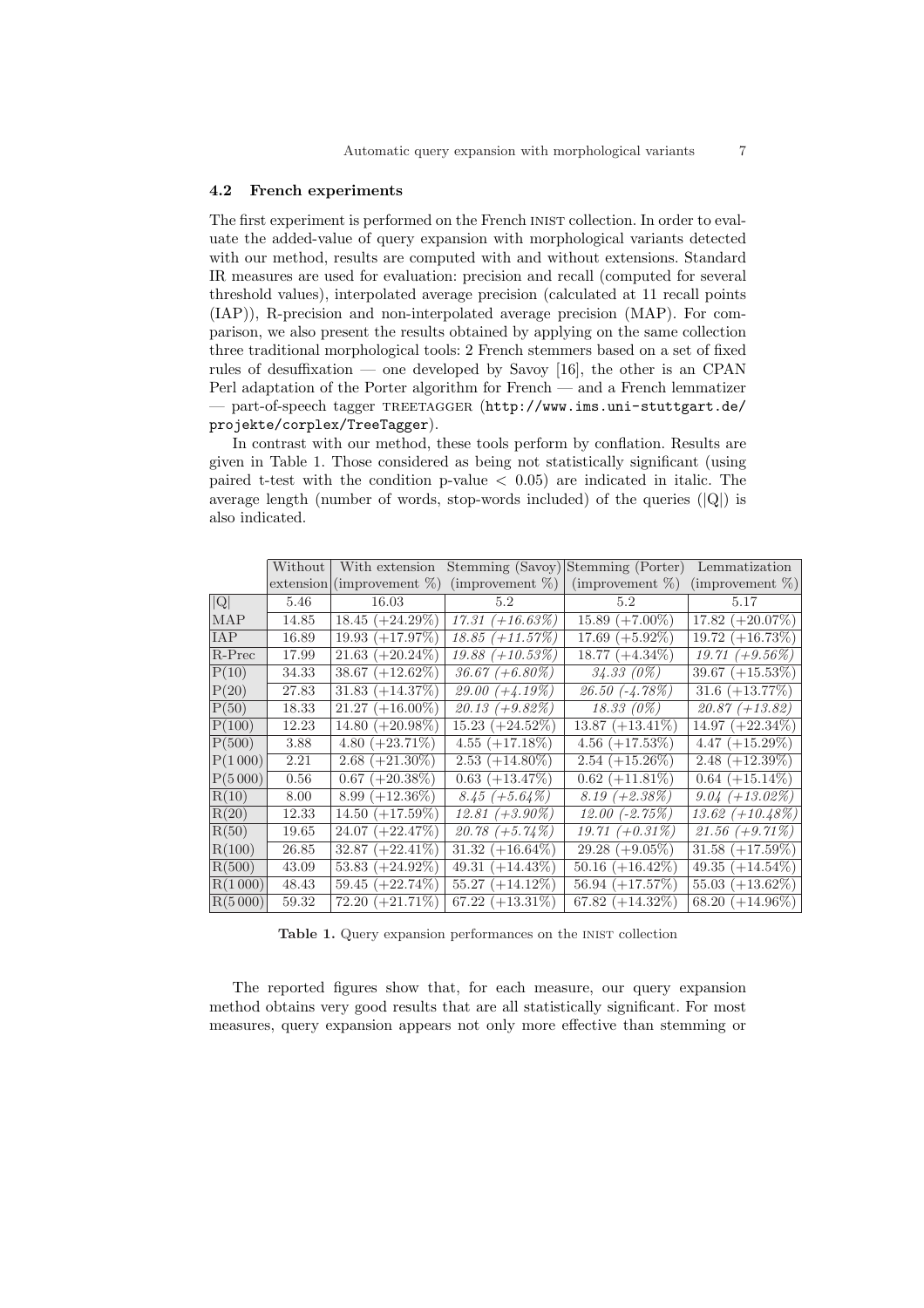lemmatization, but also more stable since several results of the last two techniques have been found not statistically significant. It is also worth noting that improvements are distributed on every precision and recall thresholds (from 10 to 5000 documents). Thus, improvement does not only correspond to a re-ranking of relevant documents at the head of the result list but also to the obtaining of relevant documents that would not have been retrieved without query extensions.

# 4.3 English experiments

This experiment proposes to test if the good results obtained for French can also be observed on English. The preceding experiments are reiterated on the English tipster collection. Table 2 shows the results obtained compared with those of a traditional research without extension, and of researches with lemmatization (using treetagger) and stemming (based on Porter's stemmer [17]).

|            | Without | With extension                | <b>Stemming</b>              | Lemmatization              |
|------------|---------|-------------------------------|------------------------------|----------------------------|
|            |         | $extension (improvement \%) $ | $(\text{improvement }\% )$   | $\text{(improvement }\% )$ |
| Q          | 6.5     | 16.6                          | 6.48                         | 6.48                       |
| MAP        | 23.15   | $27.18 (+17.40\%)$            | $28.09 (+21.33%)$            | $23.85$ $(+3.02\%)$        |
| <b>TAP</b> | 25.02   | 29.44 $(+17.65%)$             | 29.71 $(+18.73%)$            | $25.68$ (+2.63%)           |
| R-Prec     | 27.52   | $31.96 (+16.15%)$             | $32.66(+18.69\%)$            | $27.68 (+0.59%)$           |
| P(10)      | 39.60   | $47.00 (+18.68\%)$            | $\overline{45.00}$ (+13.63%) | 41.40 (+4.54%)             |
| P(20)      | 36.10   | $40.90 (+13.29\%)$            | $41.00 (+13.57%)$            | $36.60 (+1.38\%)$          |
| P(50)      | 28.28   | $32.80 (+15.98\%)$            | $31.72 (+12.16%)$            | $28.68 (+1.41)$            |
| P(100)     | 21.44   | $25.50 (+18.93\%)$            | $23.76 (+10.82\%)$           | $22.10 (+3.07%)$           |
| P(500)     | 7.94    | $9.21 (+15.90\%)$             | $8.72 (+9.81%)$              | $8.35 (+5.13%)$            |
| P(1000)    | 4.66    | $5.37 (+15.08\%)$             | $5.09 (+9.12%)$              | $4.85 (+3.89%)$            |
| P(5000)    | 1.17    | $1.31 (+12.21\%)$             | $1.30 (+12.10\%)$            | $1.22 (+4.09%)$            |
| R(10)      | 10.20   | $11.18 (+9.52%)$              | $12.77 (+25.13%)$            | $10.68 (+4.66%)$           |
| R(20)      | 16.10   | $16.82 (+4.46\%)$             | $19.36 (+20.24\%)$           | $17.79 (+10.45%)$          |
| R(50)      | 29.68   | $32.41 (+9.18\%)$             | $32.84 (+10.65%)$            | $30.43 (+2.53%)$           |
| R(100)     | 39.48   | $44.59 (+12.95%)$             | $43.86 (+11.09\%)$           | $41.61$ $(+5.40\%)$        |
| R(500)     | 61.11   | 67.68 $(+10.74\%)$            | 67.82 $(+10.98\%)$           | $62.46~(+2.20\%)$          |
| R(1000)    | 68.68   | $75.50 (+9.92\%)$             | 74.81 $(+8.92\%)$            | $69.28~(+0.87%)$           |
| R(5000)    | 80.59   | $87.66 (+8.77%)$              | $87.22 (+8.22\%)$            | $81.20 (+0.75\%)$          |

Table 2. Query expansion performances on the TIPSTER collection

The results are positive. The contribution of our approach using query expansion on English is important since the observed gain on the IRS performances is ranging from 4 and 18% according to the measures. Although improvements are sometimes slightly lower than those observed for stemming, they are all statistically significant and constant for all measures. These observations highlight the robustness of our method, and its ability of self-adaptation to English. Other experiments are proposed in Section 4.5 in order to precisely evaluate its portability.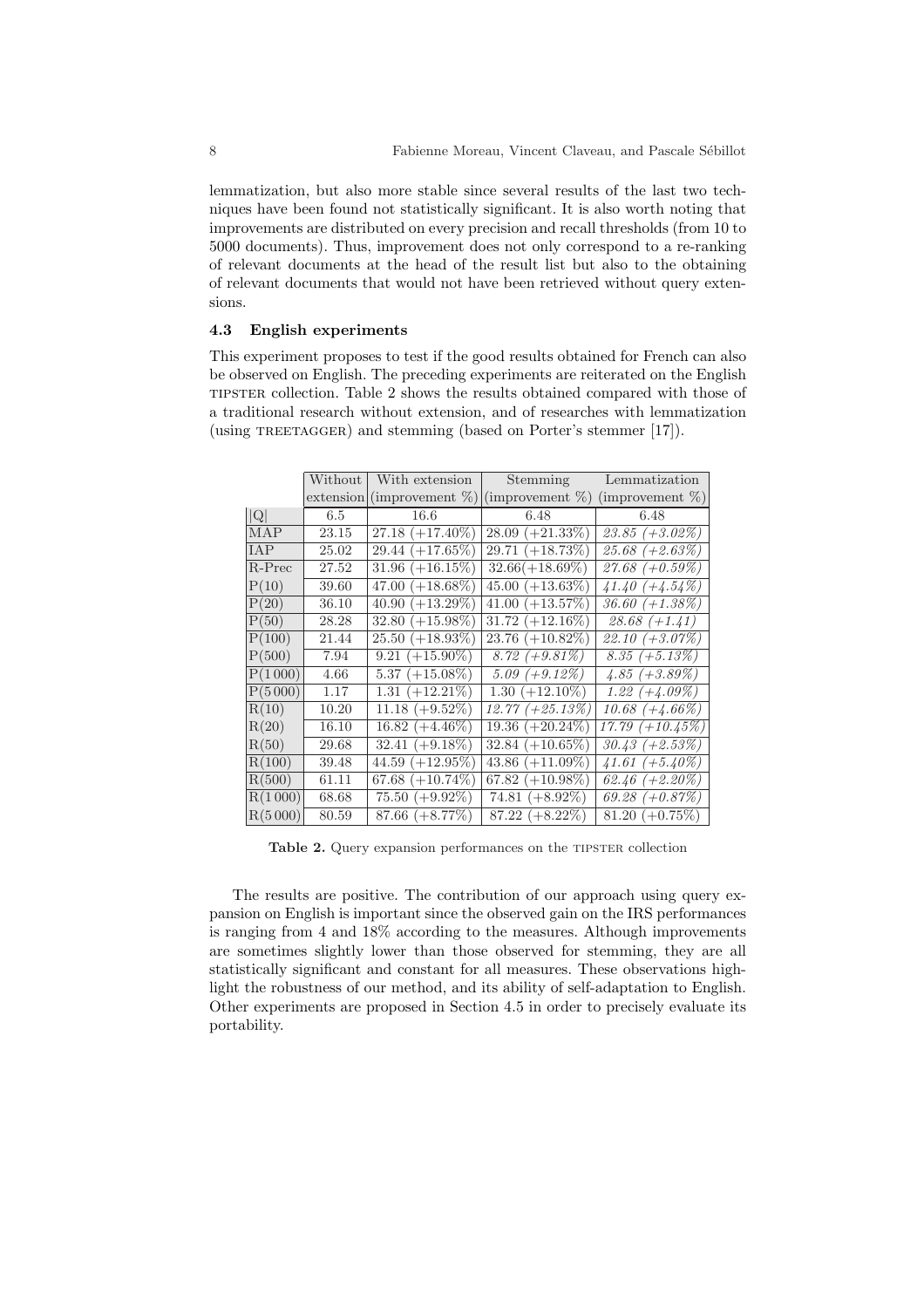# 4.4 Impact of query length

In order to measure impact of the query length on our expansion method, the French experiment is repeated using the other fields of inist queries so as to cope with increasingly long queries. In this collection, a query is associated with a set of concepts, each one being represented in a distinct field. The fields are added one by one to the original query (i.e. the title field). Figure 1 shows results according to the query length that is measured in number of words before expansion. The IRS performance is measured by non-interpolated average precision.



Fig. 1. Precision evolution according to the query length

Broadly speaking, these results prove the interest of taking into account the morphological variants whatever the query length and the morphological process. Among the three evaluated techniques, our approach for query expansion has yet shown better results than stemming and lemmatization.

# 4.5 Portability

The principal asset of our approach compared with other existing tools is its portability. It is supposed to be directly usable on any language whose morphology is done by prefixation and suffixation. In order to establish the truth of this assertion, Table 3 presents the results obtained on the elra collection for German, English, Spanish, French, Italian and Portuguese. For each language, variation (expressed as a percentage) compared to the same search without query extension is indicated.

Results are all very positive since improvements given by query extensions are ranging from 10 to 20% according to languages and measures. As for the other experiments, this gain concerns all precision and recall thresholds. However, for low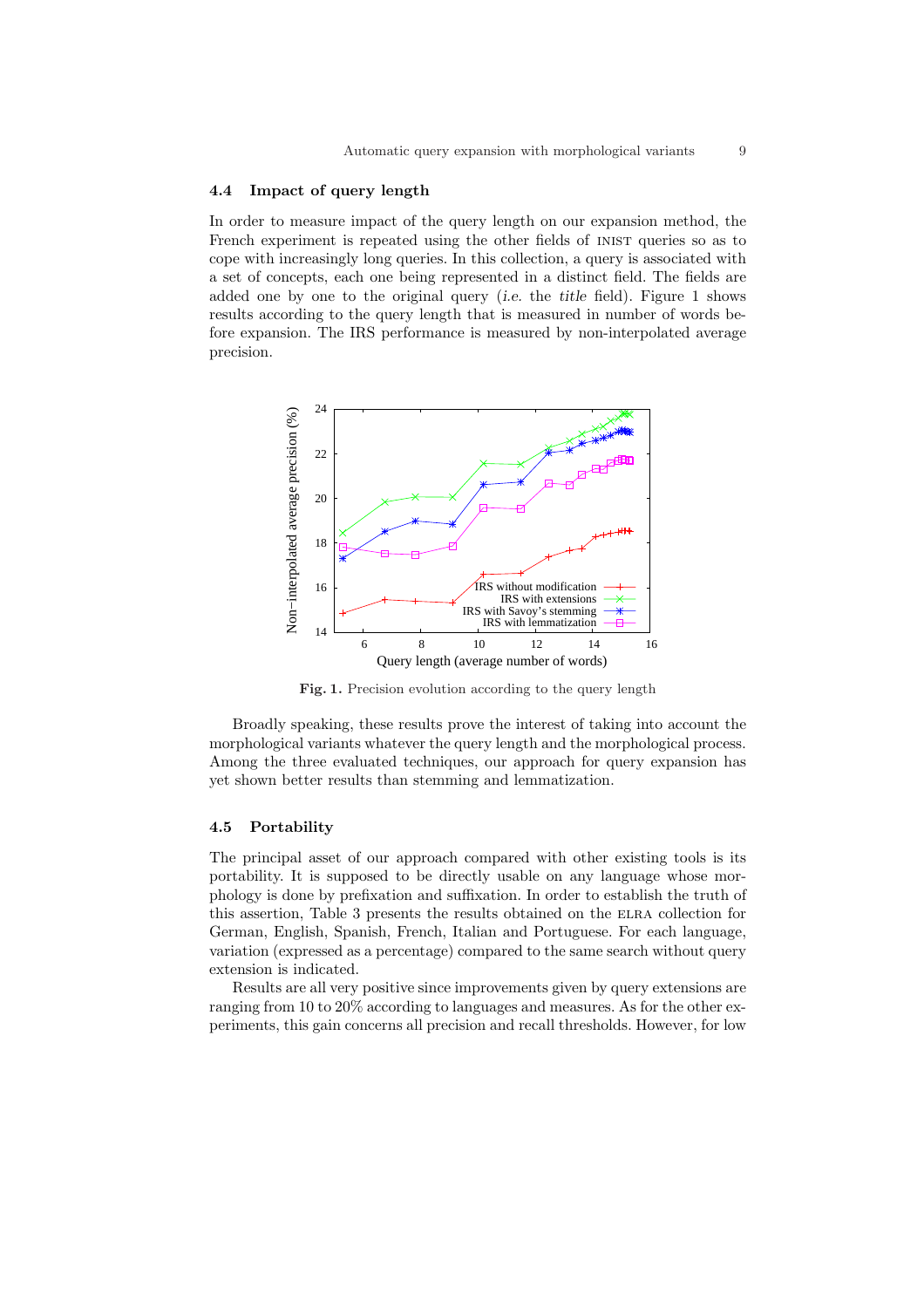|          | Languages  |                                                        |            |            |            |            |
|----------|------------|--------------------------------------------------------|------------|------------|------------|------------|
|          | German     | English                                                | Spanish    | French     | Italian    | Portuguese |
| MAP      | $+16.25\%$ | $+17.52\%$                                             | $+10.03\%$ | $+11.89\%$ | $+10.45\%$ | $+9.69\%$  |
| IAP      | $+15.93\%$ | $+16.66\%$                                             | $+8.70\%$  | $+10.99\%$ | $+9.79%$   | $+9.25\%$  |
| $R-Prec$ | $+3.03%$   | $+10.23\%$                                             | $+7.97\%$  | $+9.43\%$  | $+10.23\%$ | $+6.20\%$  |
| P(10)    | $+10.68\%$ | $+7.03%$                                               | 0%         | $+3.53%$   | $+2.54%$   | $0\%$      |
| P(20)    | $+8.33\%$  | $+3.62\%$                                              | $+7.41\%$  | $+6.85\%$  | $+11.15%$  | $+4.38\%$  |
| P(50)    | $+6.69\%$  | $+8.23\%$                                              | $+13.40\%$ | $+13.85\%$ | $+13.48\%$ | $+8.31\%$  |
| P(100)   | $+9.54\%$  | $+14.31\%$                                             | $+16.76\%$ | $+16.24\%$ | $+18.98\%$ | $+14.24\%$ |
| P(500)   | $+13.18\%$ | $+20.49\%$                                             | $+18.13\%$ | $+17.19\%$ | $+18.94\%$ | $+23.35\%$ |
| P(1000)  | $+12.97\%$ | $+21.60\%$                                             | $+20.32\%$ | $+18.26\%$ | $+22.13\%$ | $+24.64\%$ |
| R(10)    | $+6.82\%$  | $+2.90\%$                                              | $+1.88\%$  | $+5.43\%$  | $-0.67\%$  | $-0.47%$   |
| R(20)    | $+5.95%$   | $+3.27\%$                                              | $+7.40\%$  | $+7.36\%$  | $+7.82%$   | $+7.55%$   |
| R(50)    | $+11.12\%$ | $+8.48\%$                                              | $+7.72%$   | $+10.82\%$ | $+7.37%$   | $+6.21%$   |
| R(100)   | $+11.87%$  | $+13.23\%$                                             | $+10.14\%$ | $+10.11\%$ | $+8.93\%$  | $+9.39\%$  |
| R(500)   | $+16.45\%$ | $+21.68\%$                                             | $+14.49\%$ | $+12.69\%$ | $+14.31\%$ | $+17.71%$  |
| R(1000)  |            | $+18.15\%$ $+20.93\%$ $+17.38\%$ $+13.20\%$ $+18.35\%$ |            |            |            | $+19.23\%$ |

Table 3. Query extension performances on different languages

thresholds (10 to 50 documents), some not statistically significant figures seem to indicate results varying from one query to another. In contradiction with what is usually claimed in some studies, we would like to emphasize here some original remarks. First, query extension with morphological variants has more impact for English, which is generally seen as a morphologically poor language, than for socalled richer languages like Spanish, Italian... It also appears that it is German that benefits the most from the extension technique; this is most probably related to the fact that frequent word agglutinations are better taken into account by our approach (the pair Menschenrechte-Menschenrechtsorganisation for instance).

# 4.6 Discussion

Reported experimental results have shown that our approach for morphological variant detection and its use in query expansion significantly improves IRS performances. Its portability has been demonstrated: good results are observed even for languages that are traditionally found to be morphologically poor. These conclusions are distinct from those in several studies of the same field [18, for instance]. Moreover, contrary to what is sometimes observed in other studies, query length appears to have almost no impact on the results: improvement is constant and comparable for query lengths between 5 and 15 words.

Our method for enriching query terms with their morphological variants is nevertheless not perfect. Some terms actually related to query terms are not detected. For instance, for the English collection, our method did not allow to find the variant hazard related to the original term hazardous nor the term paid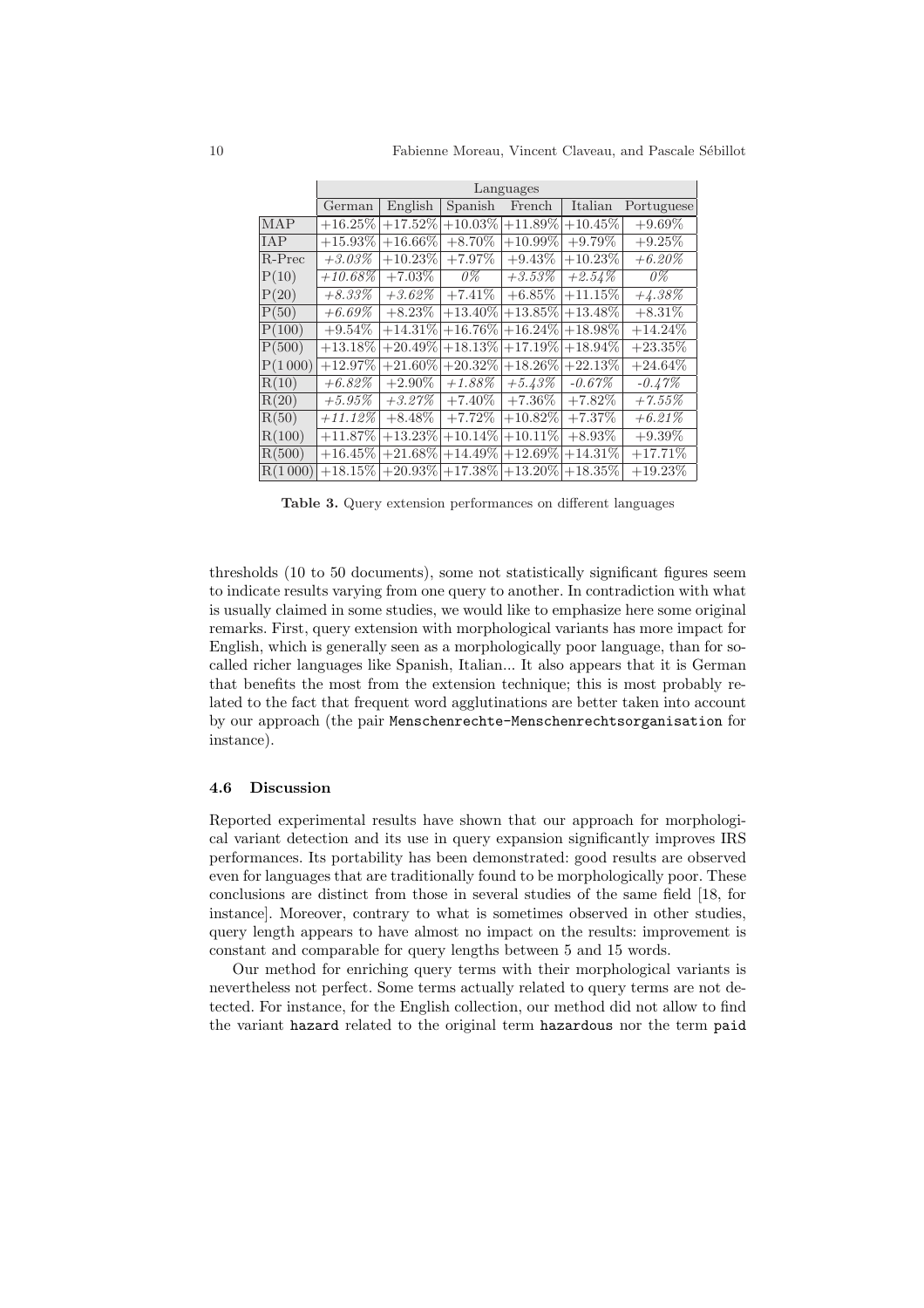related to the conjugated verb pays of the initial query. These errors are avoided by the methods based on resources, thus explaining why in some cases results obtained by Porter's stemmer are better. What is on the other hand more prejudicial for query extensions is that non relevant terms can be sometimes added. Concerning this last point, several cases can be distinguished. First, some detected words are not semantically related to the original term; the morphological link is fortuitous or no longer used, like composition-exposition for instance. Then, some polysemous terms cause errors that are difficult to avoid. For example, production and reproduction, detected as morphologically related, are indeed linked in result production and result reproduction but not in fish reproduction. To limit the impact of these errors, words that are themselves related to extensions are not used to enrich queries. This voluntary absence of transitivity aims at avoiding propagating errors. For this reason, the approach by expansion seems more flexible than the conflation method in which production and reproduction together with their variants would all be transformed to one single form.

# 5 Conclusion

In this paper, we have proposed a simple and original technique, relying on an analogy-based learning process, able to automatically detect morphological variants within documents and use them to expand query terms. This morphological expansion approach yields very good results. It rivals and even almost always outperforms results obtained with existing tools such as rule-based stemmer or lemmatizer, and also provides more stable performances. Moreover, contrary to most existing techniques, our method is fully unsupervised and thus can be used for many languages; in this paper, we successfully used it on English, French, German, Italian, Portuguese and Spanish test collections.

From a broader point of view, the conclusions of our experiments confirm those generally claimed in state-of-the-art studies since taking into account morphological variation always improves IRS performances, whatever the language. However, our results go against what is sometimes concluded. Indeed, we have shown that morphology can improve IRS performances whatever the query length or the morphological complexity of language providing that a flexible enough method is used.

This paper opens many future prospects that need further consideration. As further studies, there might be some added-values not to include all variants related to a query term but only retain the most relevant ones. Expansion decision could be thus based on the level of confidence of detected analogy (according to its productivity for instance) and on the importance of the query term directly or indirectly related. It would also be interesting to work on the weighting of the variants that are added to the original query and to integrate it in the ranking function. Reported results on studied languages require to checked and consolidated on other collections and to be extended to other languages. Finally, within a framework of translinguistic IR, a similar approach based on analogy used for translation of specialized terms is being studied.